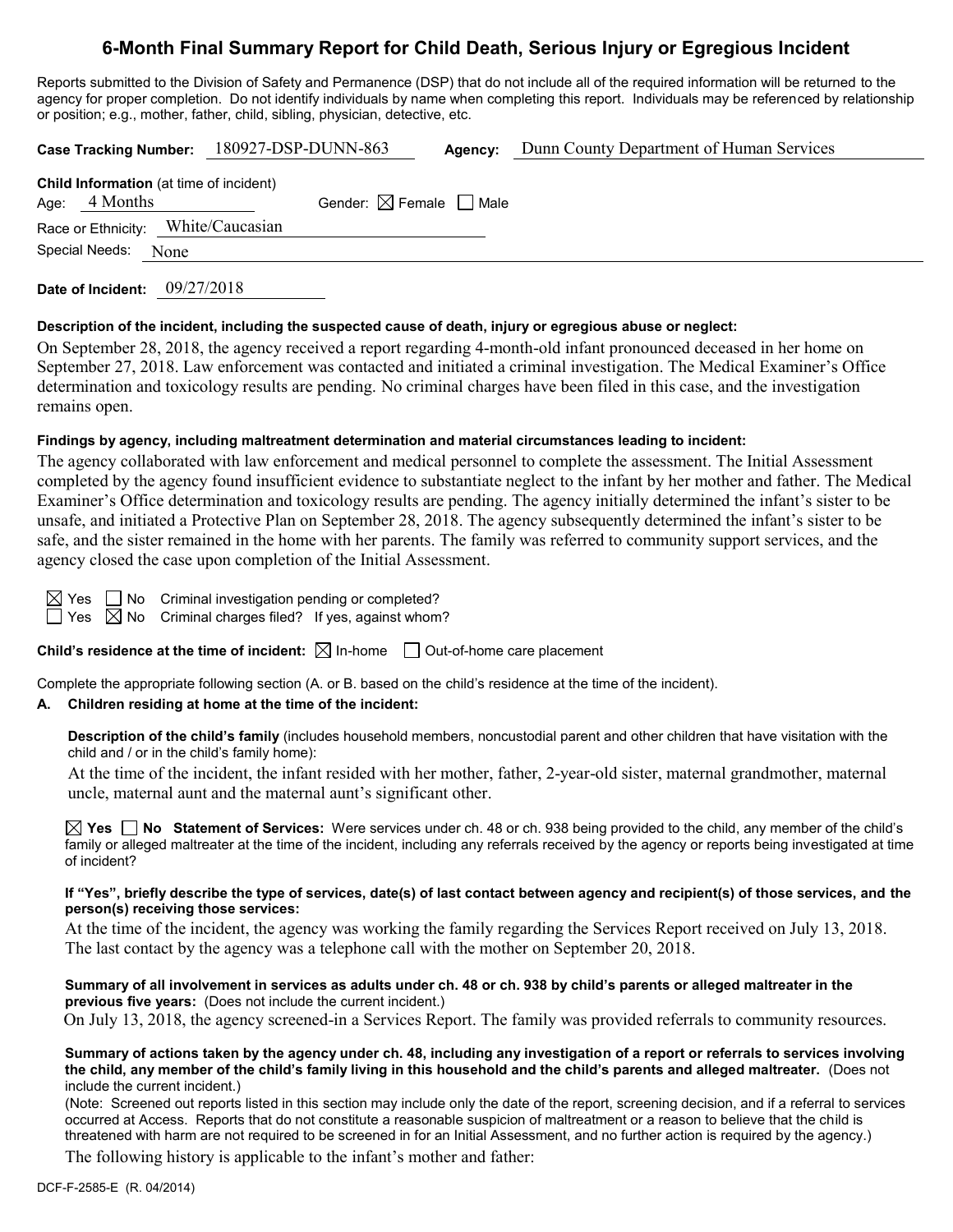On August 21, 2018, the agency screened-out a CPS Report.

On July 13, 2018, the agency screened-in a Services Report. The family was provided referrals to community resources.

On July 13, 2018, the agency screened-out a CPS Report.

On November 27, 2017, the agency screened-out a CPS Report.

The following history is applicable to the maternal grandmother, who was residing with the infant at the time of the incident:

On September 1, 2016, the agency screened-out a CPS Report.

On October 8, 2014, the agency screened-out a CPS Report.

On December 16, 2013, the agency screened-out a CPS Report.

On July 22, 2013, the agency screened-out a CPS Report.

On June 21, 2013, the agency screened-out a CPS Report.

On August 24, 2012, the agency screened-in a CPS Report alleging physical abuse of the infant's now 22-year-old mother. An assessment was completed by the agency and the allegation of physical abuse was unsubstantiated. The case was closed upon completion of the Initial Assessment.

On November 23, 2010, the agency screened-in a CPS Report alleging physical abuse of the infant's now 22-year-old mother. An assessment was completed by the agency and the allegation of physical abuse was unsubstantiated. The case was closed upon completion of the Initial Assessment.

On August 17, 2010, the agency screened-out a CPS Report.

On July 14, 2009, the agency screened-out a CPS Report.

On January 17, 2007, the agency screened-in a Services Report. The agency provided the family with referrals to community resources.

## **Summary of any investigation involving the child, any member of the child's family and alleged maltreater conducted under ch. 48 and any services provided to the child and child's family since the date of the incident:**

The agency collaborated with law enforcement and medical personnel to complete the assessment. The Initial Assessment completed by the agency found insufficient evidence to substantiate neglect to the infant by her mother and father. The Medical Examiner's Office determination and toxicology results are pending. The agency initially determined the infant's sister to be unsafe, and initiated a Protective Plan on September 28, 2018. The agency subsequently determined the infant's sister to be safe, and the sister remained in the home with her parents. The family was referred to community support services, and the agency closed the case upon completion of the Initial Assessment.

# **B. Children residing in out-of-home care (OHC) placement at time of incident:**

**Description of the OHC placement and basis for decision to place child there:** N/A

**Description of all other persons residing in the OHC placement home:** N/A

**Licensing history:** Including type of license, duration of license, summary of any violations by licensee or an employee of licensee or other actions that constitute a substantial failure to protect and promote the welfare of the child. N/A